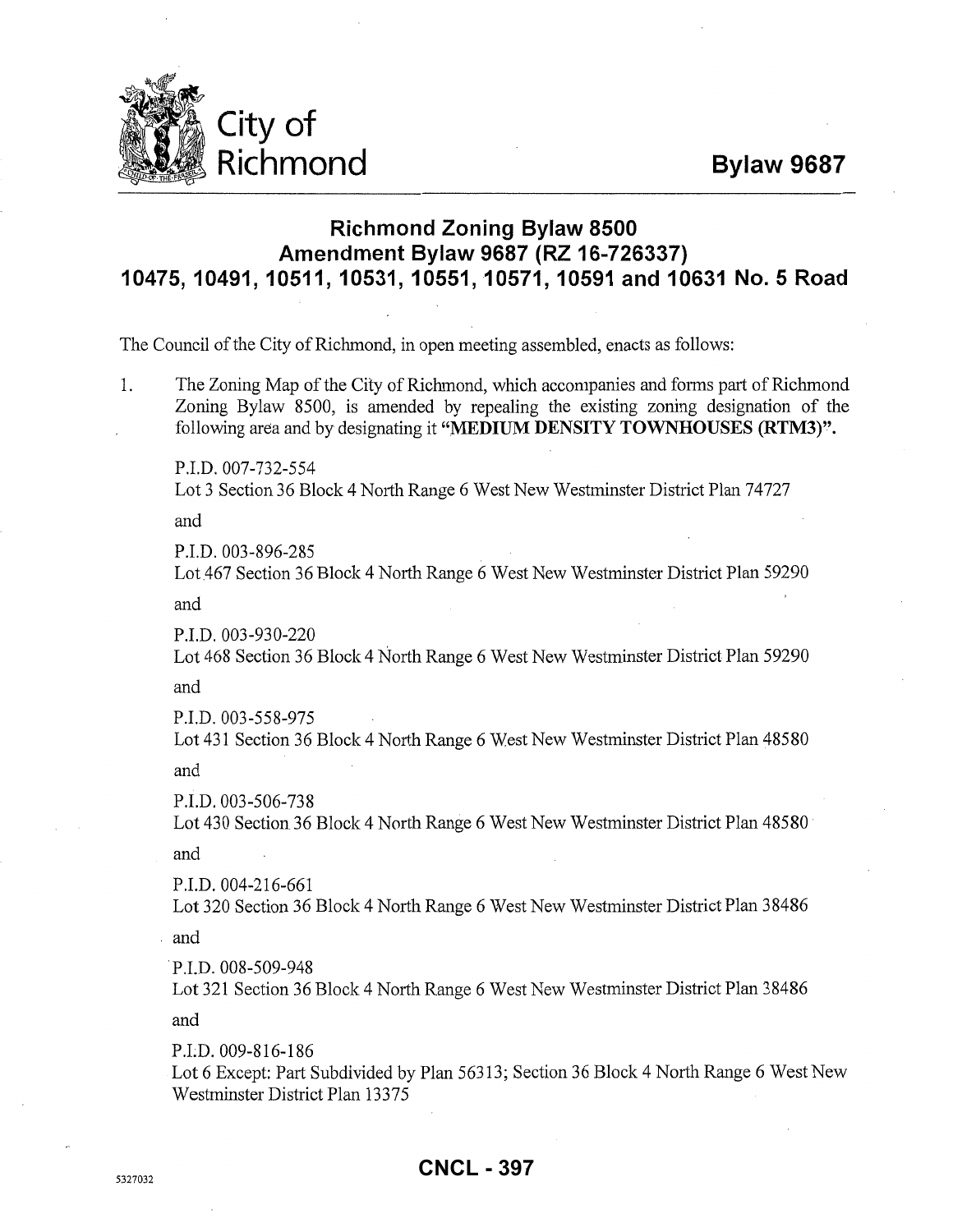## Bylaw 9687 Page 2

2. This Bylaw may be cited as **"Richmond Zoning Bylaw 8500, Amendment Bylaw 9687".** 

FIRST READING

A PUBLIC HEARING WAS HELD ON

SECOND READING

THIRD READING

OTHER CONDITIONS SATISFIED

MINISTRY OF TRANSPORTATION AND INFRASTRUCTURE APPROVAL

ADOPTED

2 4 **<sup>2017</sup>** MAY 1 5 2017 MAY 1 5 2017 MAY 1 5 2017 APR 1 8 2018 CITY OF RICHMOND APPROVED by APPROVED  $R$ by Director or Solicitor *td.\_.* 

JUN 14 2017

MAYOR

CORPORATE OFFICER